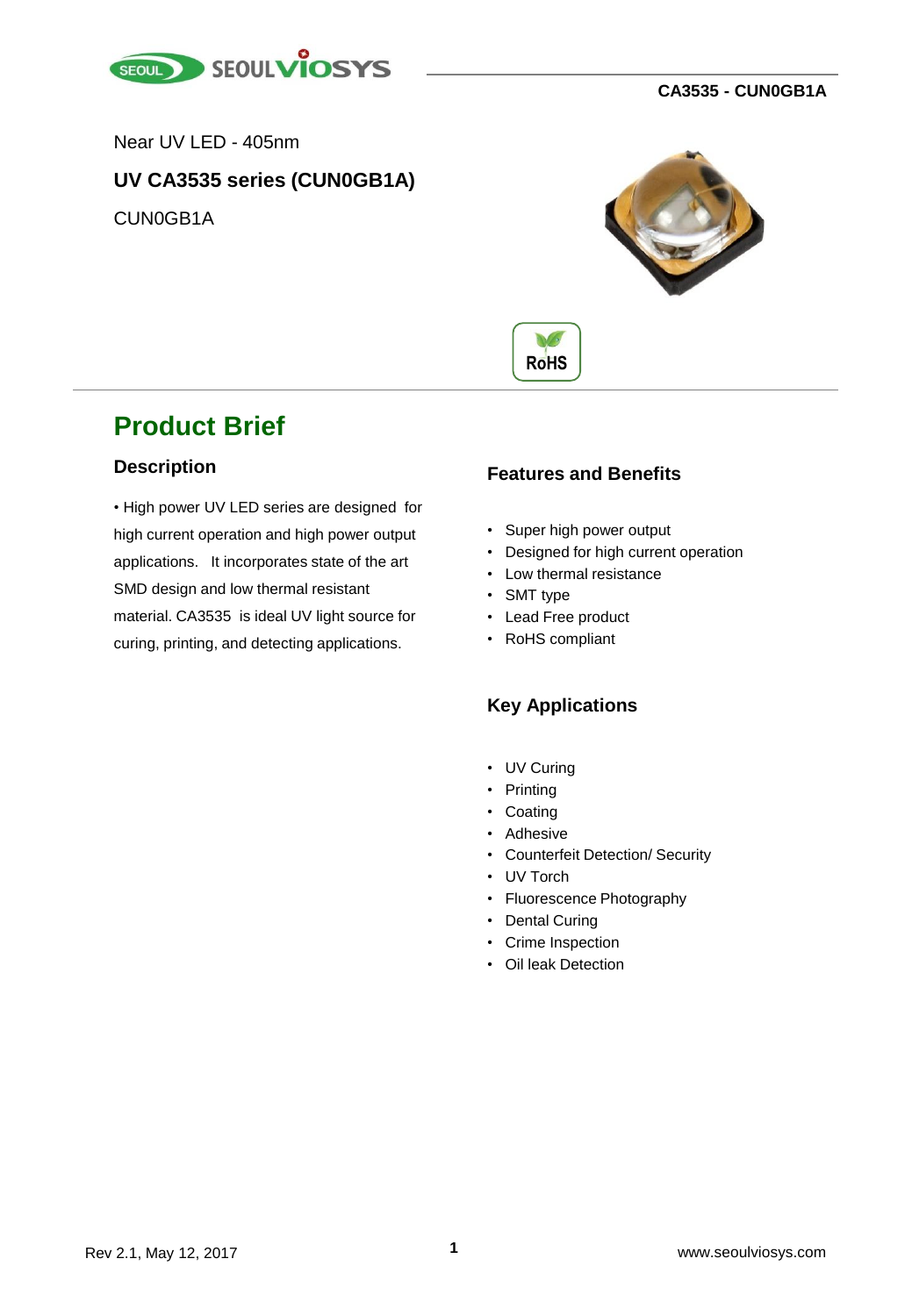

# **Table of Contents**

| <b>Index</b> |                                             |  |  |  |
|--------------|---------------------------------------------|--|--|--|
|              | <b>Product Brief</b>                        |  |  |  |
|              | <b>Table of Contents</b>                    |  |  |  |
|              | Performance Characteristics                 |  |  |  |
|              | <b>Characteristics Graph</b>                |  |  |  |
|              | <b>Binning Structure</b>                    |  |  |  |
|              | <b>Mechanical Dimensions</b>                |  |  |  |
|              | Recommended Solder Pad                      |  |  |  |
|              | <b>Reflow Soldering Characteristics</b>     |  |  |  |
|              | Emitter Tape & Reel Packaging               |  |  |  |
|              | Product Nomenclature (Labeling Information) |  |  |  |
|              | Reliability                                 |  |  |  |
|              | Handling of Silicone Resin for LEDs         |  |  |  |
|              | <b>Precaution for Use</b>                   |  |  |  |
|              | <b>Company Information</b>                  |  |  |  |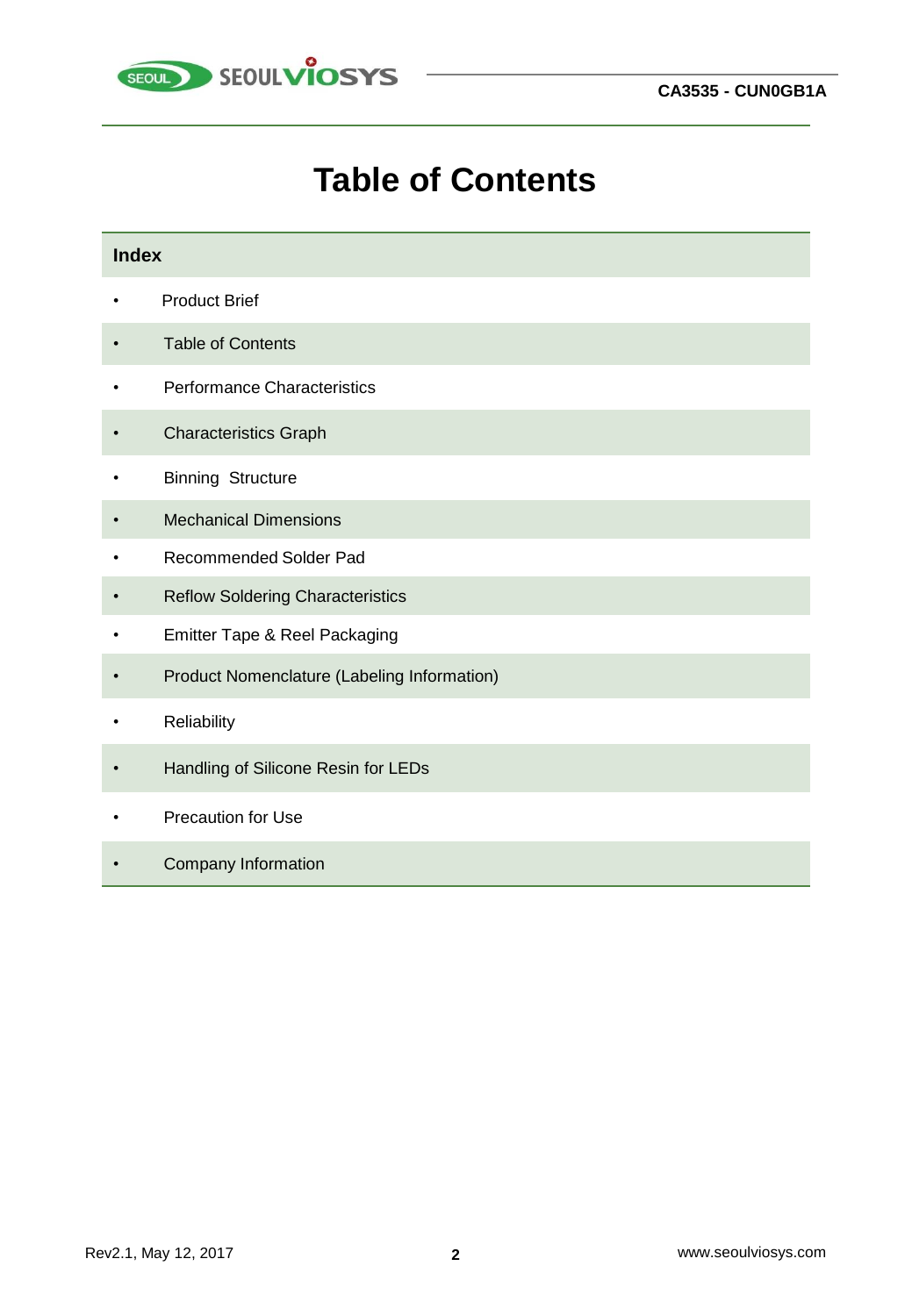

### **Performance Characteristics**

#### **Table 1. Electro - Optical characteristic at 1000mA**

|                             |                       |       | $(T_a=25^{\circ}C, RH=30\%)$ |
|-----------------------------|-----------------------|-------|------------------------------|
| <b>Parameter</b>            | <b>Symbol</b>         | Value | <b>Unit</b>                  |
| Peak wavelength [1]         | $\lambda_{\rm p}$     | 405   | nm                           |
| Radiant Flux <sup>[2]</sup> | $\Phi$ <sup>[3]</sup> | 1600  | mW                           |
| Forward Voltage [4]         | $V_F$                 | 3.4   | V                            |
| Spectrum Half Width         | Δλ                    | 14    | nm                           |
| View Angle                  | $2\Theta_{1/2}$       | 62.5  | deg.                         |

#### **Table 2. Absolute Maximum Rating**

| <b>Parameter</b>                           | <b>Symbol</b>               | Value          |      |      | <b>Unit</b> |
|--------------------------------------------|-----------------------------|----------------|------|------|-------------|
|                                            |                             | Min.           | Typ. | Max. |             |
| <b>Forward Current</b>                     | ΙF                          |                |      | 1400 | mA          |
| <b>Junction Temperature</b>                | т,                          | $\blacksquare$ | ۰    | 125  | °C          |
| <b>Operating Temperature</b>               | $\mathsf{T}_{\mathsf{opr}}$ | $-10$          | ۰    | 85   | °C          |
| <b>Storage Temperature</b>                 | ${\mathsf T}_{\text{stg}}$  | - 40           | ۰    | 100  | °C          |
| Thermal resistance (J to B) <sup>[5]</sup> | $R\theta_{J-B}$             |                | 4.9  |      | °C/W        |

#### Notes :

- 1. Peak Wavelength Measurement tolerance : ±3nm
- 2. Radiant Flux Measurement tolerance : ± 10%
- 3.  $\Phi_{\rm e}$  is the Total Radiant Flux as measured with an integrated sphere.
- 4. Forward Voltage Measurement tolerance : ±3%
- 5. Re<sub>J-B</sub> is the thermal resistance between chip junction to PCB board bottom. The PCB is made of aluminium and the size of PCB is 2.5cm by 2.5cm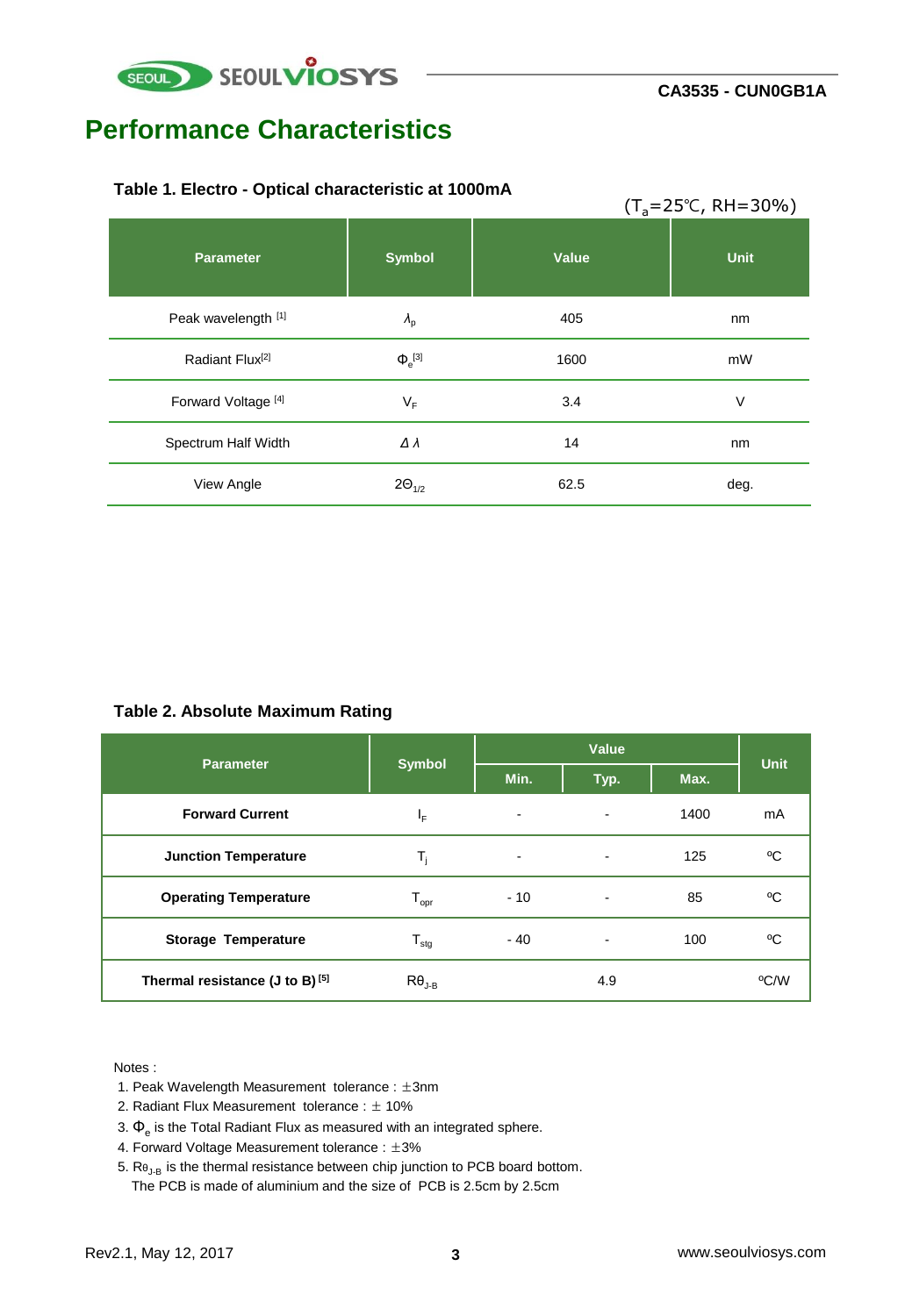

# **Characteristics Graph**







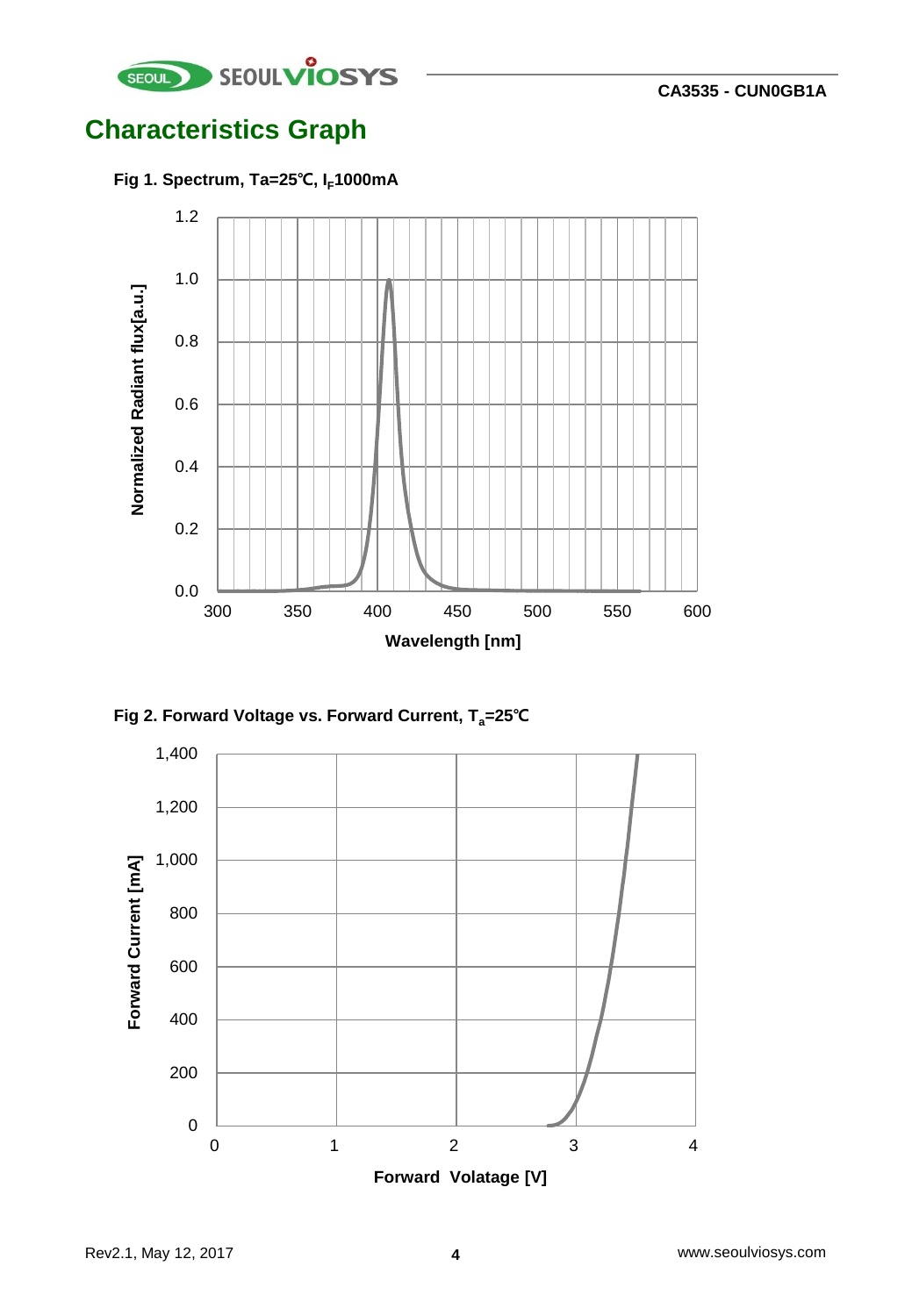

# **Characteristics Graph**

![](_page_4_Figure_3.jpeg)

**Fig 3. Forward Current vs. Relative Radiant Flux, Ta=25℃**

**Forward Current [mA]**

![](_page_4_Figure_6.jpeg)

![](_page_4_Figure_7.jpeg)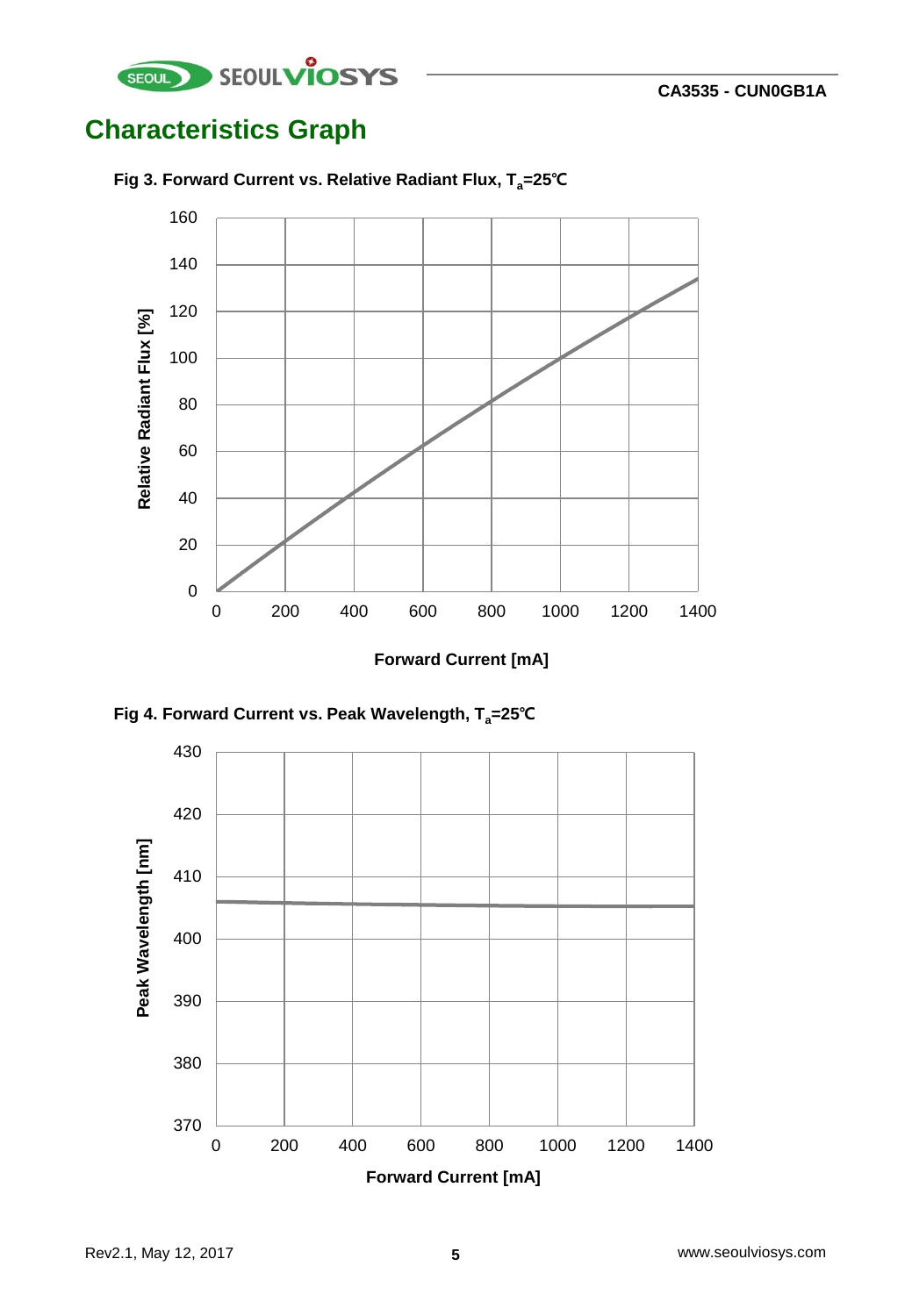![](_page_5_Picture_0.jpeg)

# **Characteristics Graph**

![](_page_5_Figure_3.jpeg)

#### **Fig 5. Ambient Temperature vs. Relative Radiant Flux, I<sub>F</sub>=1000mA**

![](_page_5_Figure_5.jpeg)

![](_page_5_Figure_6.jpeg)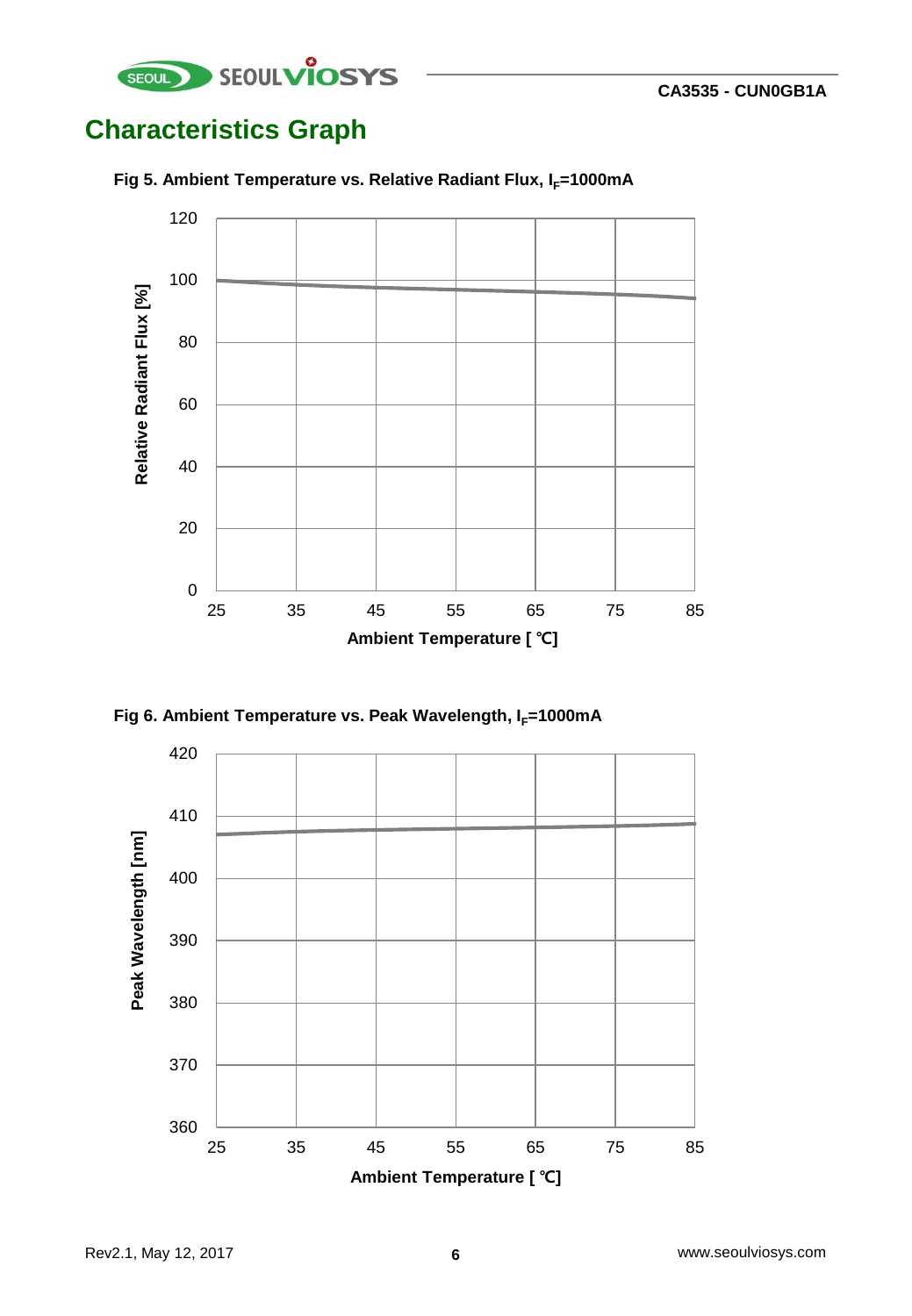![](_page_6_Picture_0.jpeg)

# **Characteristics Graph**

![](_page_6_Figure_3.jpeg)

![](_page_6_Figure_4.jpeg)

**Ambient Temperature [ ℃]**

![](_page_6_Figure_6.jpeg)

![](_page_6_Figure_7.jpeg)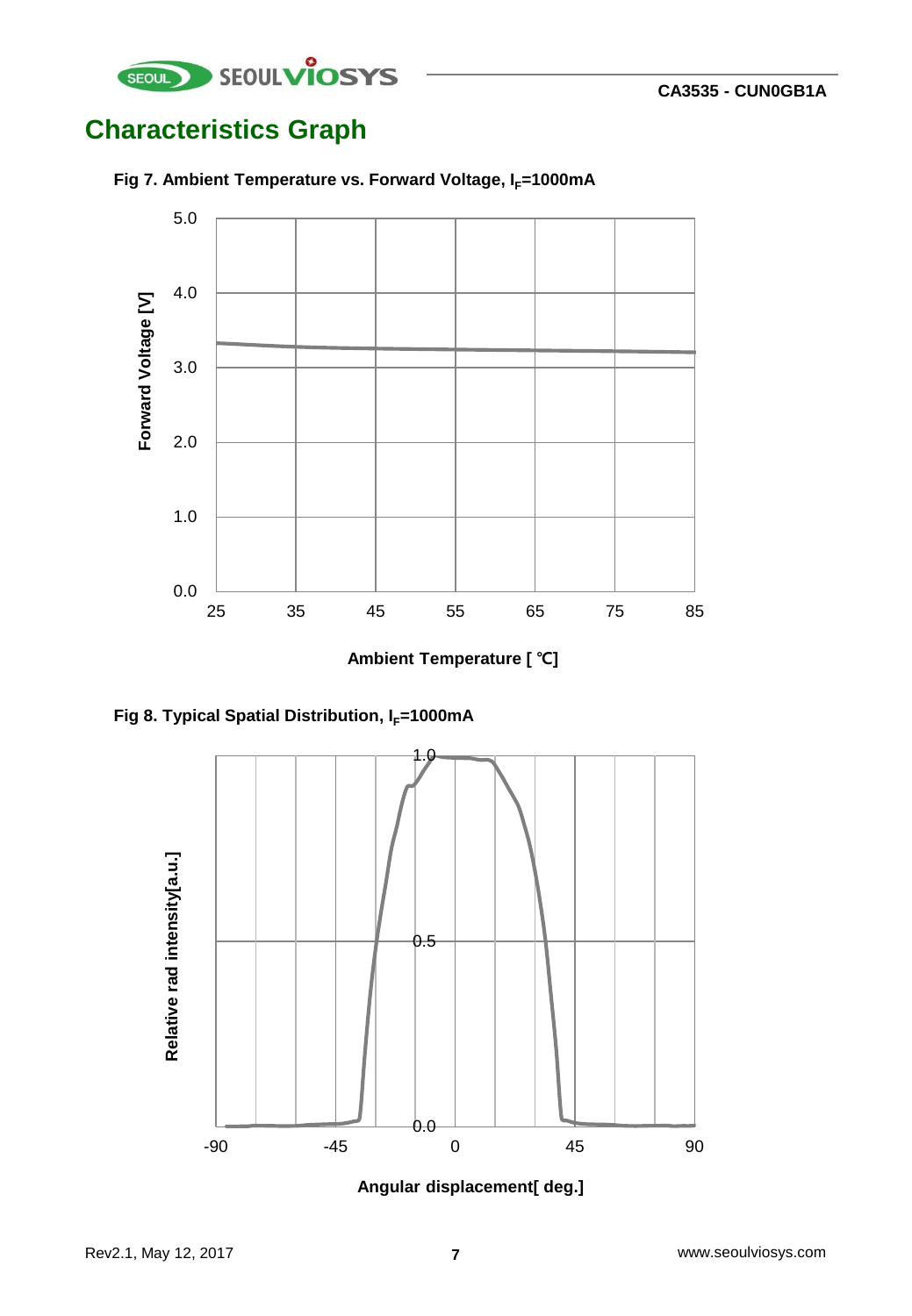![](_page_7_Picture_0.jpeg)

# **Characteristics Graph**

![](_page_7_Figure_3.jpeg)

**Fig 9. Maximum Forward Current vs. Ambient Temperature, Tjmax = 125℃**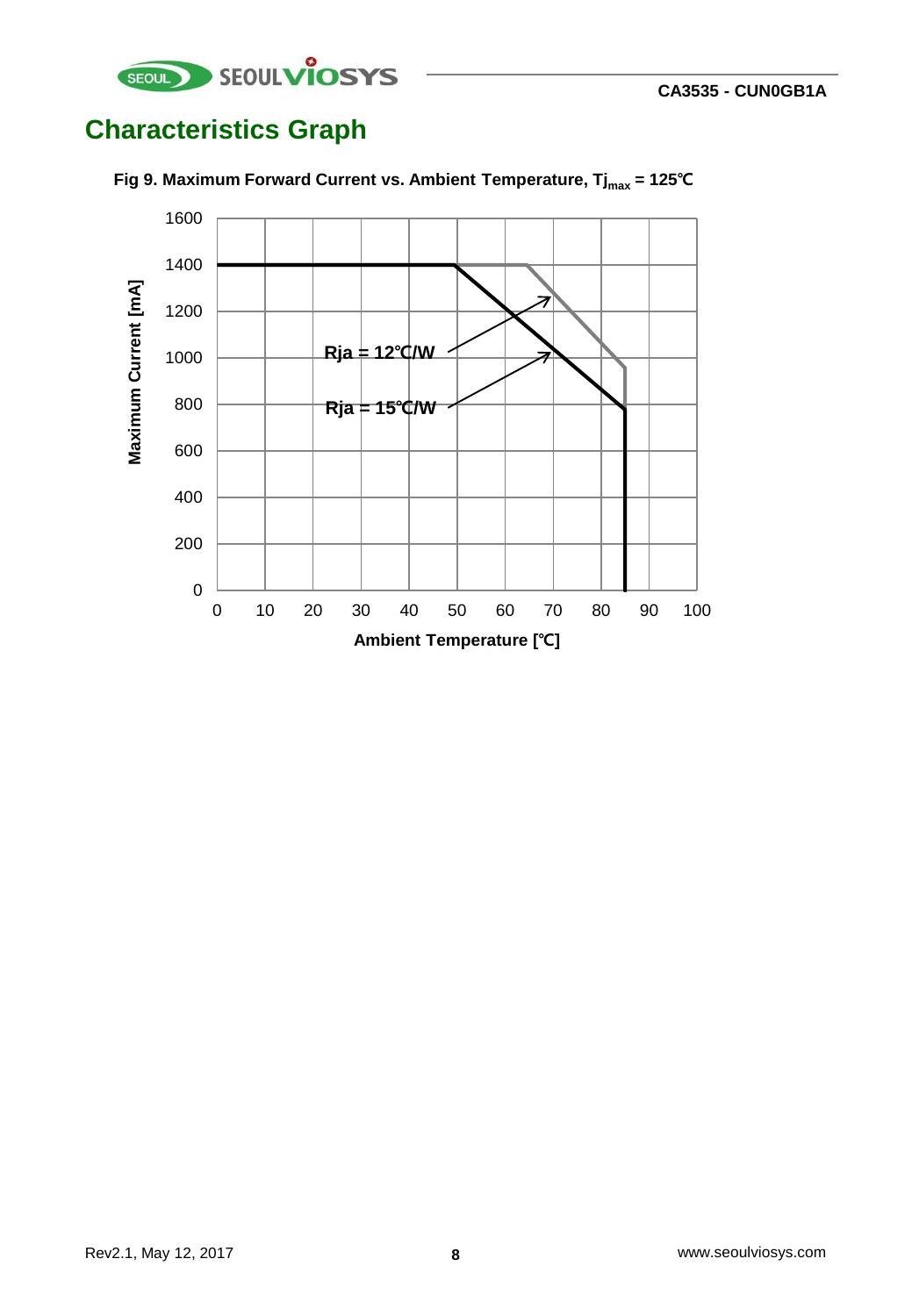![](_page_8_Picture_0.jpeg)

### **Binning Structure**

Table 3. Binning Structure, I<sub>F</sub>=1000mA

|                |            |            |                         |            |            |                |            | Main Ranks |
|----------------|------------|------------|-------------------------|------------|------------|----------------|------------|------------|
| $Y_1Y_2$       |            |            | $Y_3Y_4Y_5$             |            | $Y_6Y_7$   |                |            |            |
|                | Wp [nm]    |            | <b>Radiant Flux [W]</b> |            | Vf [V]     |                |            |            |
| <b>BIN</b>     | <b>MIN</b> | <b>MAX</b> | <b>BIN</b>              | <b>MIN</b> | <b>MAX</b> | <b>BIN</b>     | <b>MIN</b> | <b>MAX</b> |
| p1             | 400.0      | 405.0      | <b>B45</b>              | 1.40       | 1.45       | Z3             | 3.2        | 3.3        |
| p <sub>2</sub> | 405.0      | 410.0      | <b>B50</b>              | 1.45       | 1.50       | Z4             | 3.3        | 3.4        |
|                |            |            | <b>B56</b>              | 1.50       | 1.56       | Z <sub>5</sub> | 3.4        | 3.5        |
|                |            |            | <b>B62</b>              | 1.56       | 1.62       | Z6             | 3.5        | 3.6        |
|                |            |            | <b>B68</b>              | 1.62       | 1.68       | Z7             | 3.6        | 3.7        |
|                |            |            | <b>B74</b>              | 1.68       | 1.74       | Z8             | 3.7        | 3.8        |
|                |            |            | <b>B80</b>              | 1.74       | 1.80       | Z9             | 3.8        | 3.9        |
|                |            |            | <b>B87</b>              | 1.8        | 1.87       |                |            |            |
|                |            |            | <b>B94</b>              | 1.87       | 1.94       |                |            |            |

#### **Table 4. Ranks :**

| Binning Code <sup>1</sup> | <b>Description</b>     | <b>Unit</b> |
|---------------------------|------------------------|-------------|
| $Y_1Y_2$                  | Peak Wavelength        | nm          |
| $Y_3Y_4Y_5$               | <b>Radiant Flux</b>    | W           |
| $Y_6Y_7$                  | <b>Forward Voltage</b> | v           |

Notes :

1. Peak Wavelength Measurement tolerance : ±3nm

- 2. Radiant Flux Measurement tolerance :  $\pm$  10%
- 3. Forward Voltage Measurement tolerance :  $\pm 3\%$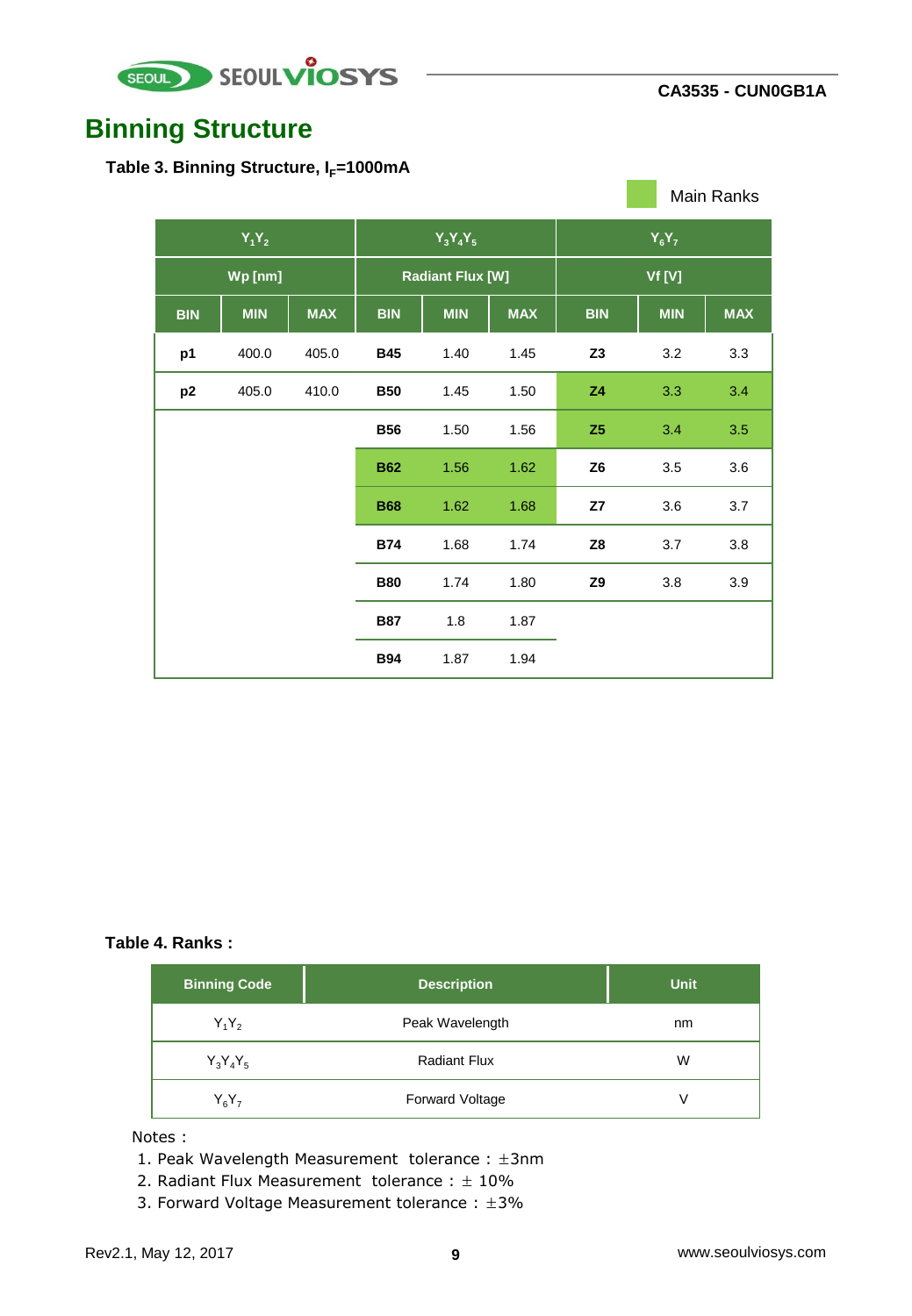![](_page_9_Picture_1.jpeg)

### **Mechanical Dimensions**

![](_page_9_Figure_3.jpeg)

![](_page_9_Figure_4.jpeg)

Side View

![](_page_9_Figure_6.jpeg)

![](_page_9_Figure_7.jpeg)

![](_page_9_Figure_8.jpeg)

Notes :

- (1) All dimensions are in millimeters.
- (2) Scale : none
- (3) Undefined tolerance is  $\pm$ 0.2mm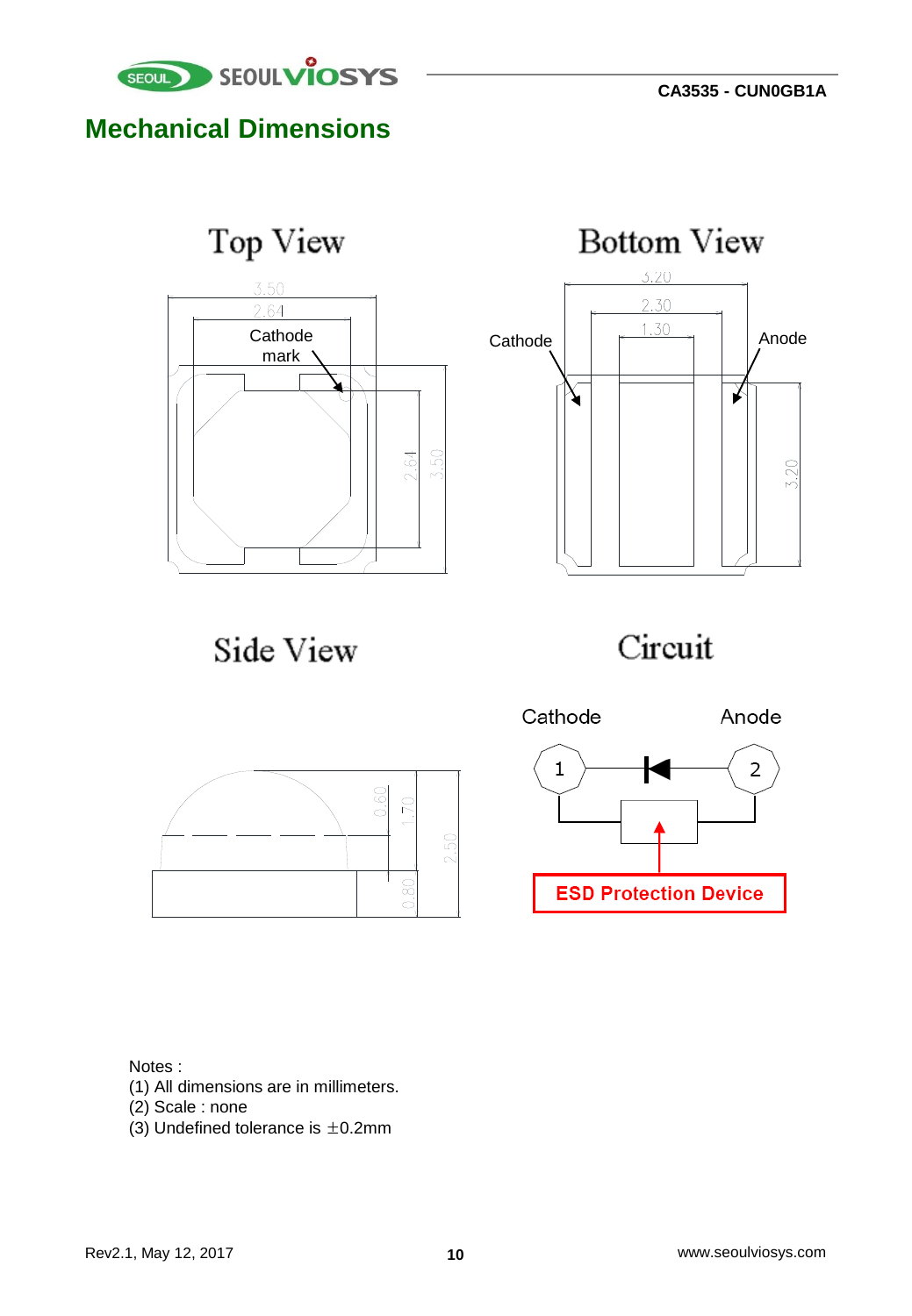![](_page_10_Picture_0.jpeg)

### **Recommended Solder Pad**

![](_page_10_Figure_3.jpeg)

![](_page_10_Figure_4.jpeg)

Recommended PCB Solder Pad-

Recommended Stencil Pattern

#### Notes :

- [1] All dimensions are in millimeters.
- [2] Scale : none
- [3] This drawing without tolerances is for reference only
- [4] When using flux, be careful that not to get flux on the led.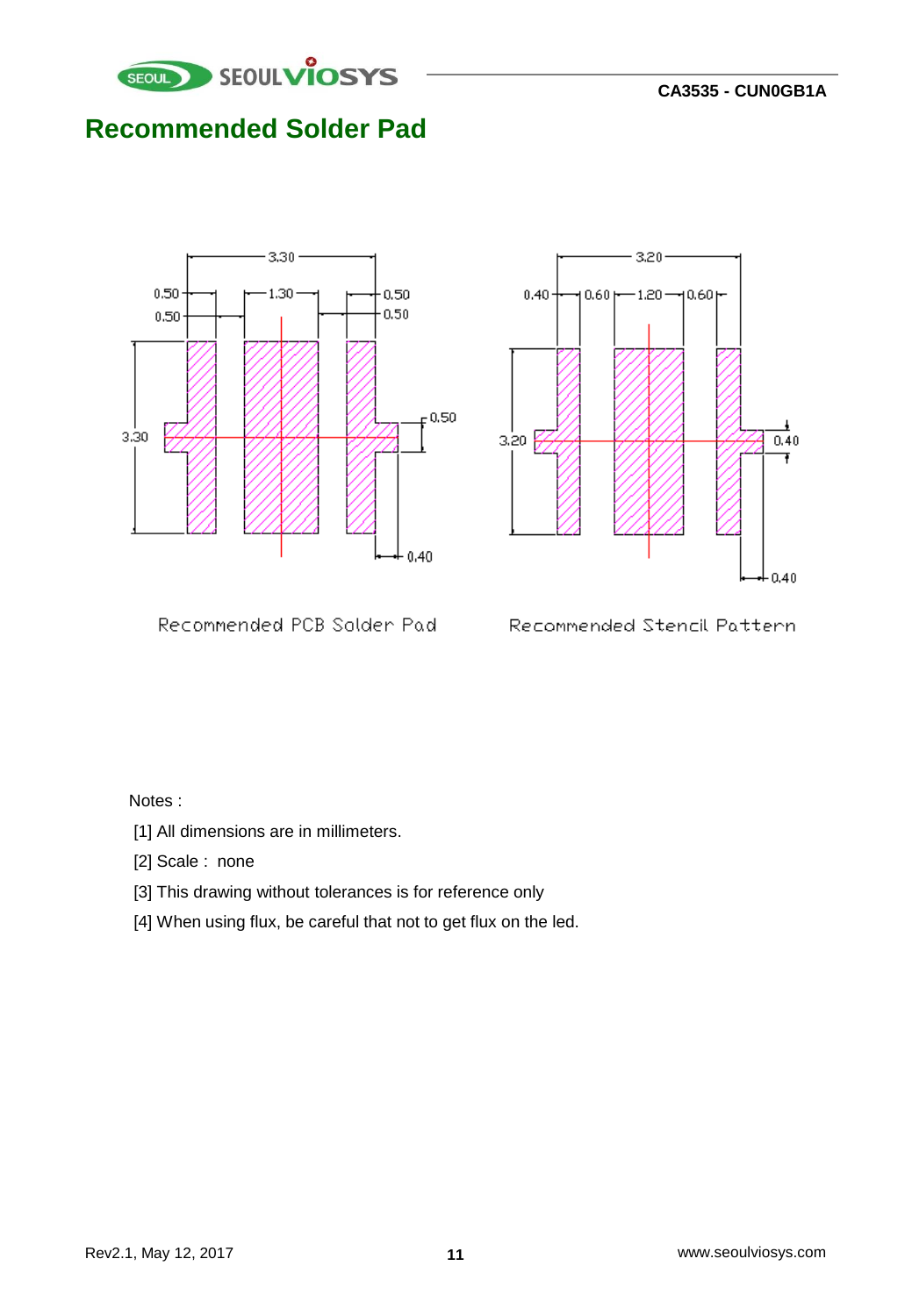![](_page_11_Picture_0.jpeg)

### **Reflow Soldering Characteristics**

![](_page_11_Figure_3.jpeg)

| <b>Profile Feature</b>                               | <b>Sn-Pb Eutectic Assembly</b> | <b>Pb-Free Assembly</b> |
|------------------------------------------------------|--------------------------------|-------------------------|
| Average ramp-up rate (Ts_max to Tp)                  | 3° C/second max.               | 3° C/second max.        |
| <b>Preheat</b>                                       |                                |                         |
| - Temperature Min (Ts min)                           | 100 °C                         | 150 °C                  |
| - Temperature Max (Ts_max)                           | 150 °C                         | 200 °C                  |
| $\blacksquare$ - Time (Ts_min to Ts_max) (ts)        | 60-120 seconds                 | 60-180 seconds          |
| Time maintained above:                               |                                |                         |
| $\vdash$ Temperature (TL)                            | 183 °C                         | 217 °C                  |
| $\blacksquare$ - Time (tL)                           | 60-150 seconds                 | 60-150 seconds          |
| Peak Temperature (Tp)                                | $215^{\circ}$ C                | $260^{\circ}$ C         |
| Time within 5°C of actual Peak<br>Temperature $(t)2$ | 10-30 seconds                  | 20-40 seconds           |
| Ramp-down Rate                                       | 6 °C/second max.               | 6 °C/second max.        |
| Time 25°C to Peak Temperature                        | 6 minutes max.                 | 8 minutes max.          |

#### **\* Caution**

- **1. Reflow soldering should not be done more than one time.**
- **2. Repairs should not be done after the LEDs have been soldered. When repair is unavoidable, suitable tools must be used.**
- **3. Die slug is to be soldered.**
- **4. When soldering, do not put stress on the LEDs during heating.**
- **5. After soldering, do not warp the circuit board.**
- **6. Recommend to use a convection type reflow machine with 7 ~ 8 zones.**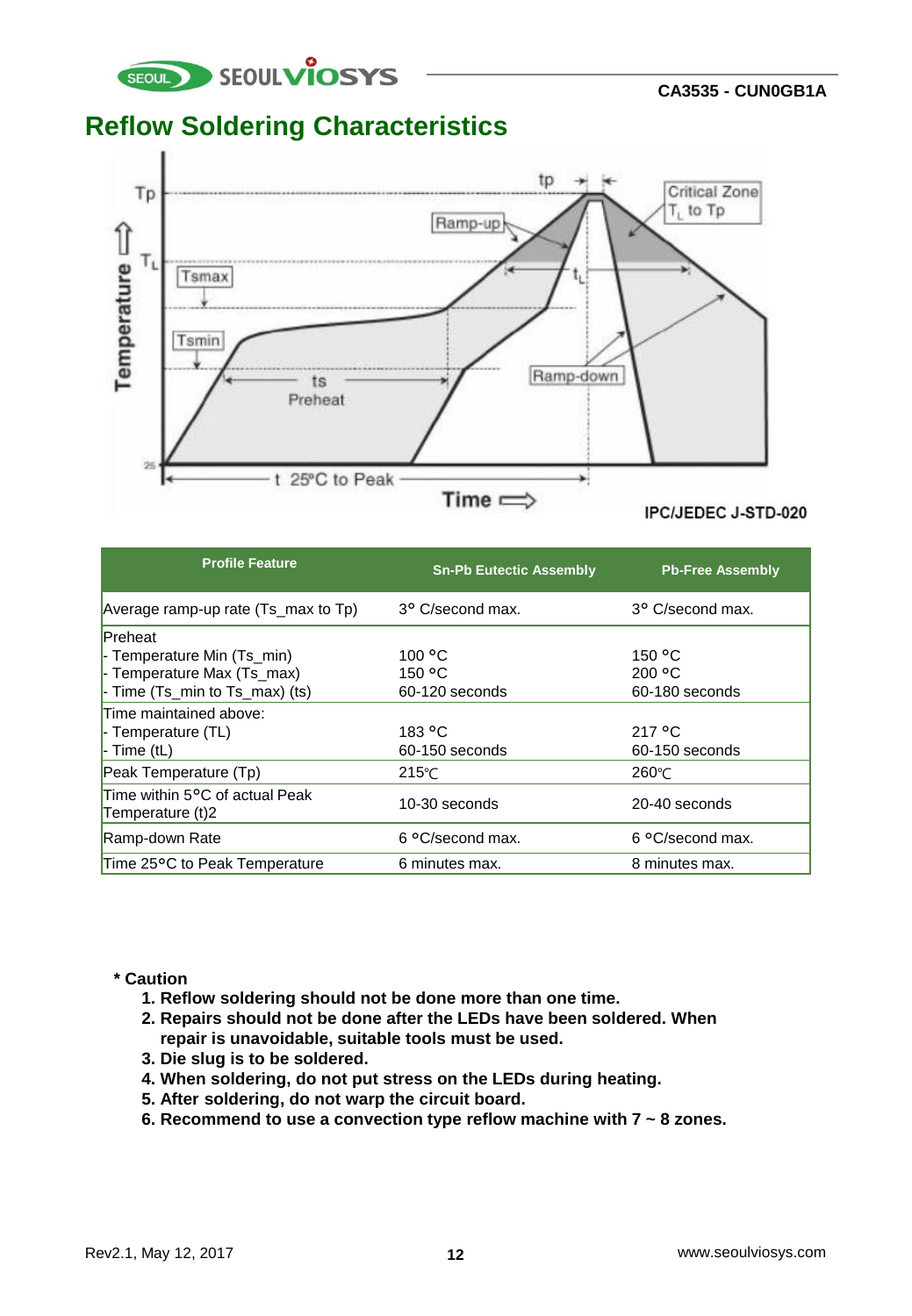![](_page_12_Picture_0.jpeg)

# **Emitter Tape & Reel Packaging**

![](_page_12_Figure_3.jpeg)

![](_page_12_Figure_4.jpeg)

Notes: Quantity : 500pcs/Reel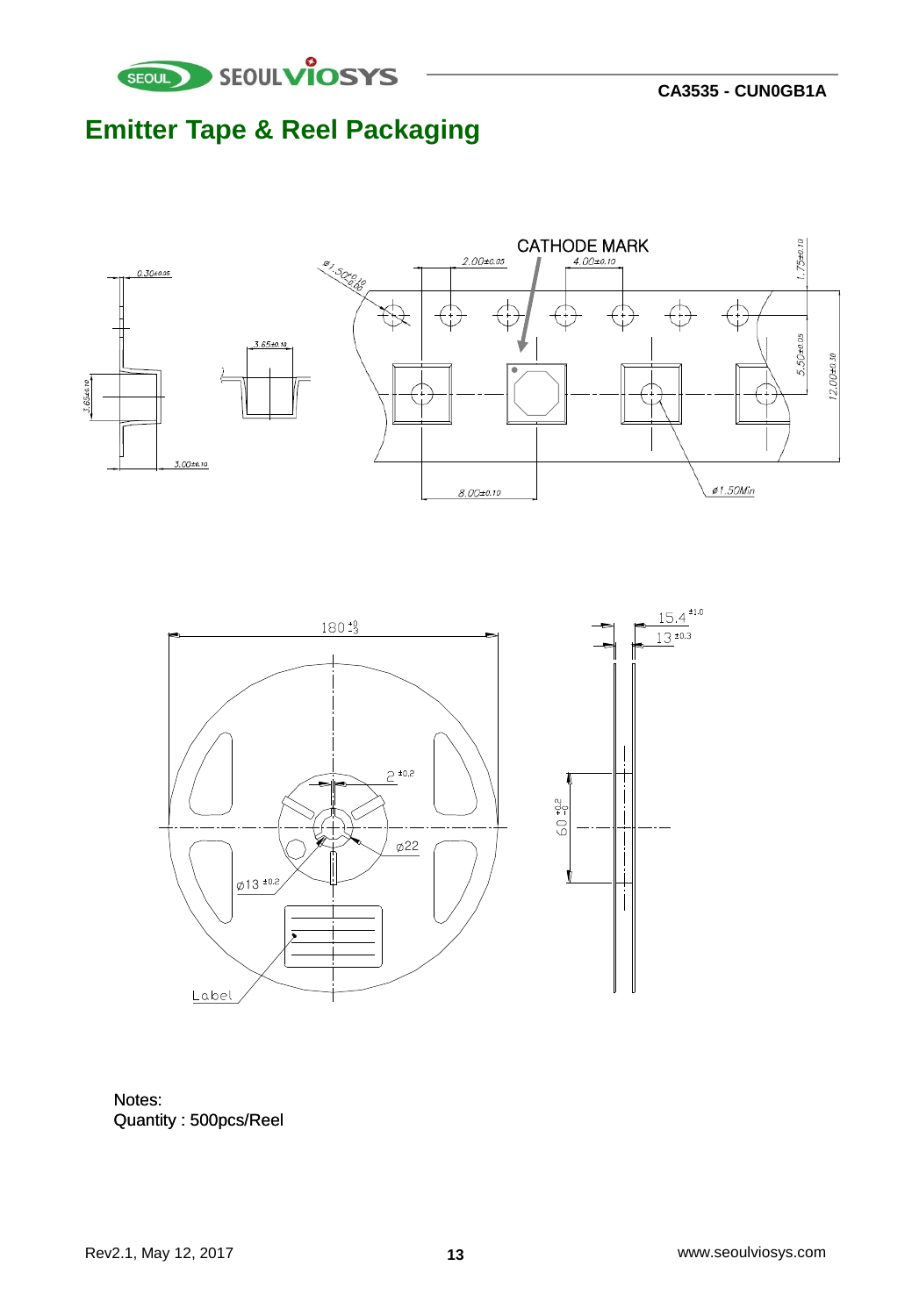![](_page_13_Picture_0.jpeg)

# **Emitter Tape & Reel Packaging**

![](_page_13_Picture_3.jpeg)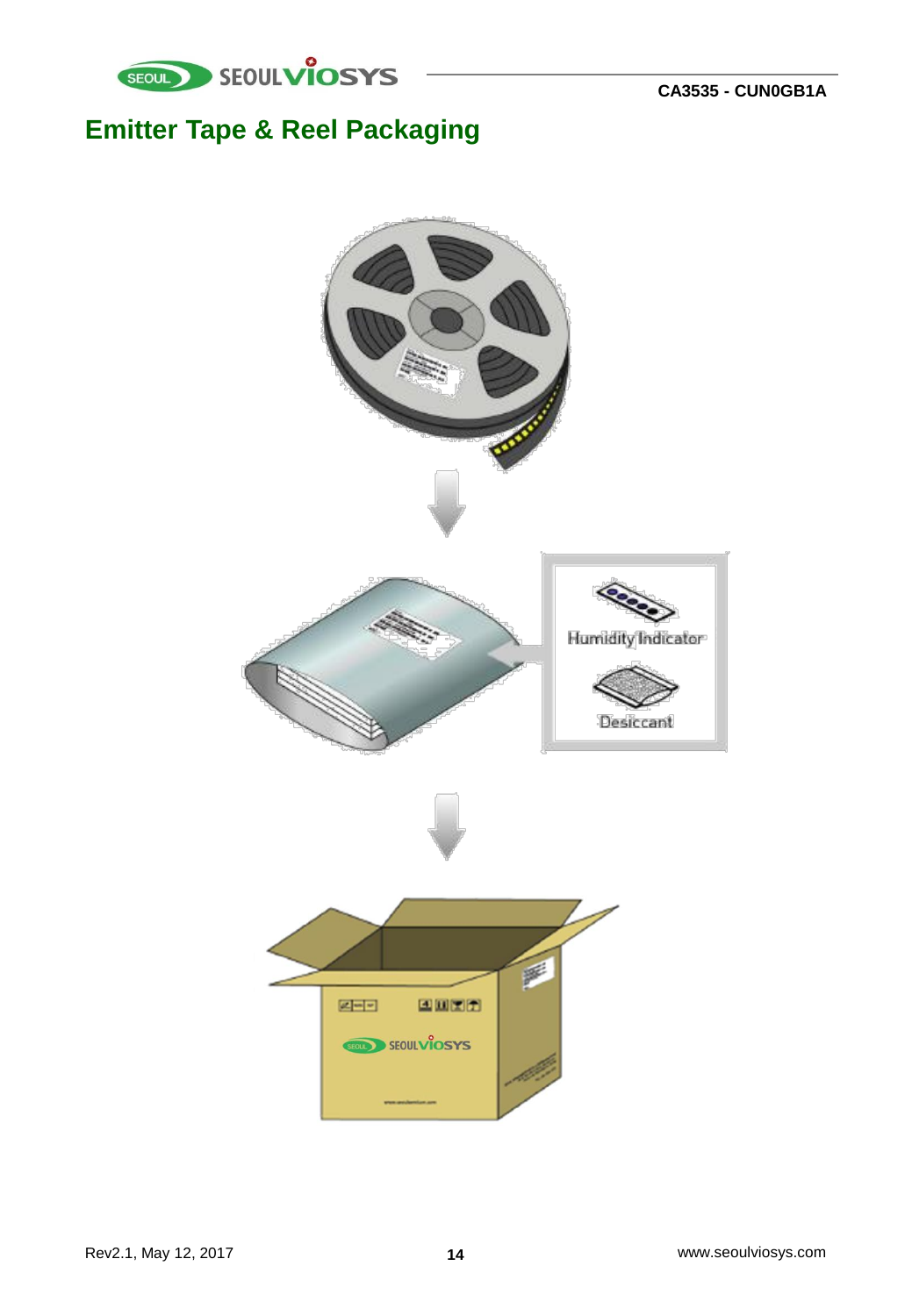![](_page_14_Picture_0.jpeg)

### **Product Nomenclature**

![](_page_14_Picture_3.jpeg)

**Table 5. Part Numbering System: X1X2X3X4X5X6X7X<sup>8</sup>**

| <b>Part Number Code</b> | <b>Description</b> | <b>Part Number</b> | Value         |
|-------------------------|--------------------|--------------------|---------------|
| $X_1$                   | Company            | С                  | <b>SVC</b>    |
| $X_{2}$                 | UV LED             | U                  |               |
| $X_3X_4$                | Wavelength         | N <sub>0</sub>     | Near UV 405nm |
| $X_{5}$                 | Package Series     | G                  | CA3535        |
| $X_6$                   | Lens type          | в                  | Dome          |
| $X_{7}$                 | Chip Q'ty          |                    | 1 chip        |
| $X_{\rm R}$             | Version            |                    | Ver1          |

#### **Table 6. Lot Numbering System: Y1Y1Y2Y3Y3Y4Y5Y5Y5Y5Y5 - Y6Y6Y6 - Y7Y7Y7 - Y8Y8Y8Y8Y8Y<sup>8</sup>**

| <b>Lot Number Code</b> | <b>Description</b>         |  |  |
|------------------------|----------------------------|--|--|
| $Y_1$                  | Year                       |  |  |
| $Y_2$                  | Month                      |  |  |
| $Y_3$                  | Day                        |  |  |
| $Y_4$                  | Production area            |  |  |
| $Y_{5}$                | Mass order                 |  |  |
| $Y_6$                  | Taping number              |  |  |
| Υ,                     | Reel number                |  |  |
| $Y_8$                  | Internal management number |  |  |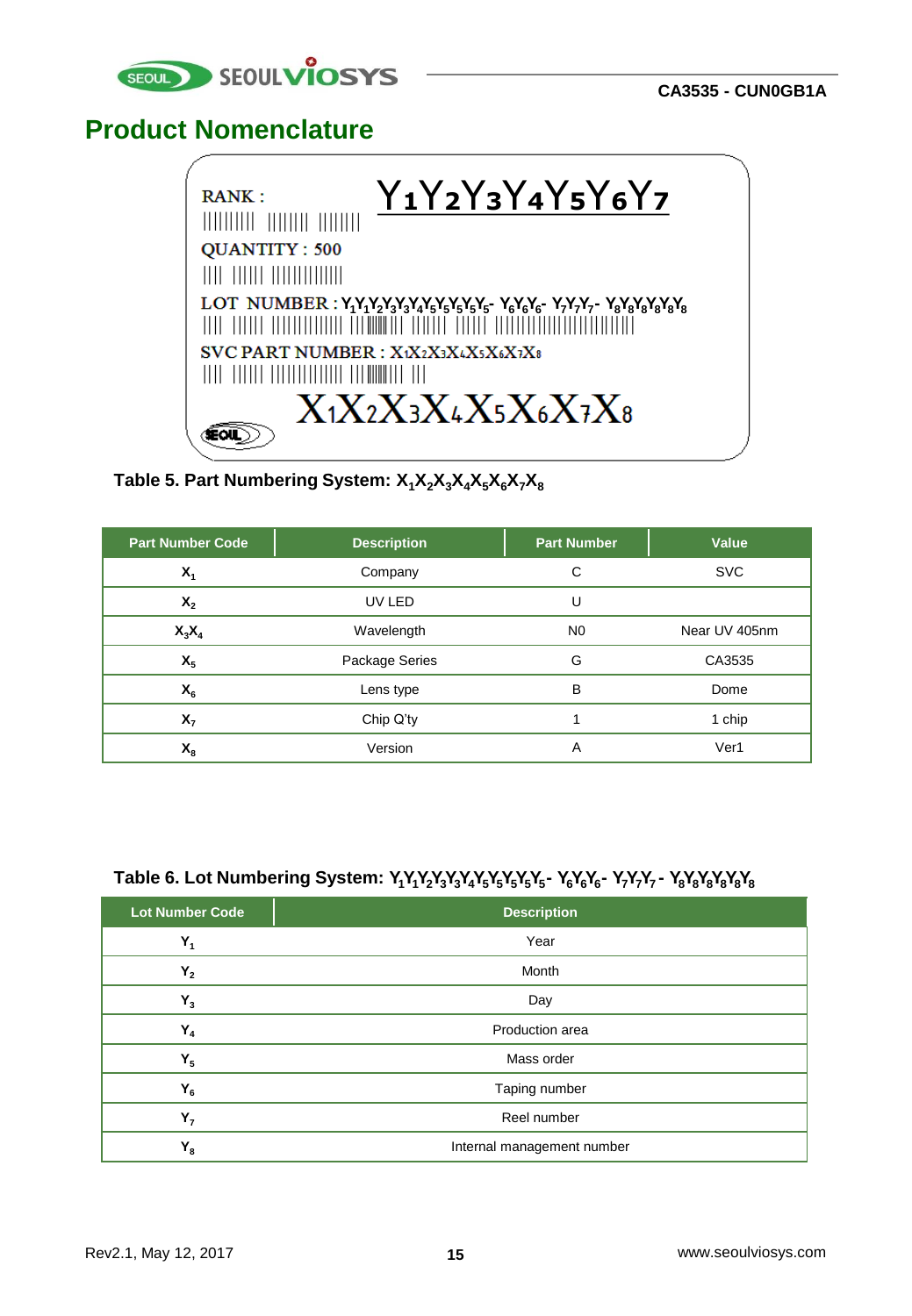![](_page_15_Picture_0.jpeg)

# **Reliability Test**

#### **Table 7. Test Result**

| <b>Test Item</b>                      | <b>Test Condition</b>                                                           | <b>Note</b>                      | # Failed<br><b>/Tested</b> |
|---------------------------------------|---------------------------------------------------------------------------------|----------------------------------|----------------------------|
| High Temp.<br><b>Operational Life</b> | Ta=85℃, IF=600mA                                                                |                                  | 0/10                       |
| Room Temp.<br><b>Operational Life</b> | Ta=25°C, IF=1000mA                                                              | 1000hrs                          | 0/10                       |
| <b>Thermal shock</b>                  | Ta max=120°C, Ta min=-40°C<br>30min dwell/transfer time : 10sec,<br>1 cycle=1hr | 200 cycles                       | 0/22                       |
| <b>Resistance to</b><br>Soldering     | Temp=260 $\pm$ 5°C, Time: 10 $\pm$ 1 sec                                        | 1 time                           | 0/10                       |
| Solderability                         | Temp=260 $\pm$ 5°C, 95% Coverage                                                | 1 time                           | 0/10                       |
| <b>ESD</b>                            | $R=1.5k\Omega$ , $C=100pF$<br>Voltage level=2kV                                 | 3 times<br>Negative<br>/positive | 0/22                       |

#### **Table 8. Failure Criteria**

| <b>Parameter</b>       | <b>Symbol</b>               | <b>Test Conditions</b> | Max. or Min.<br>allowable shift value |
|------------------------|-----------------------------|------------------------|---------------------------------------|
| <b>Forward Voltage</b> | V.                          | $IF = 1000mA$          | Max. Initial measurement x 1.2        |
| <b>Radiant Flux</b>    | $\boldsymbol{\Phi}_{\rm e}$ | $IF = 1000mA$          | Min. Initial measurement x 0.7        |

Notes :

1. The value is measured after the test sample is cooled down to the room temperature.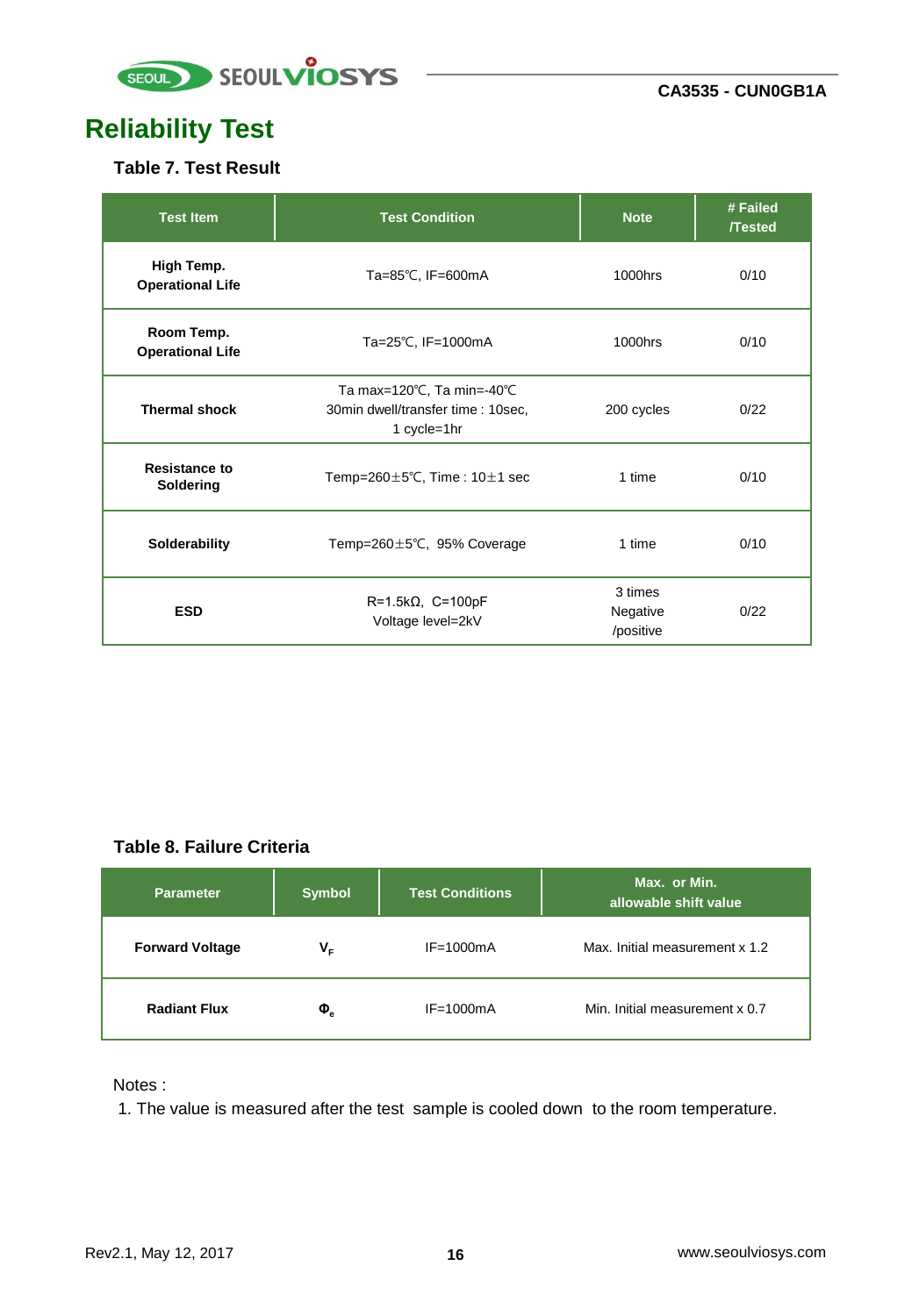![](_page_16_Picture_1.jpeg)

## **Handling for LEDs**

(1) During processing, mechanical stress on the surface should be minimized as much as possible. Sharp objects of all types should not be used to pierce the sealing compound.

![](_page_16_Picture_4.jpeg)

![](_page_16_Picture_5.jpeg)

- (2) In general, LEDs should only be handled from the side. By the way, The surface can also become scratched.
- (3) Glass can be damaged by force.
	- a. Be careful not to touch the lens with tweezers or sharp tools. The lens can be shattered or fall apart.
	- b. The product can break when it falls.
	- c. If products were stacked after SMT, the product can be damaged.
- (4) Be careful with process that CA3535 series can be contaminated by foreign materials(particles, fume, gas, etc).
- (5) When populating boards in SMT production, there are basically no restrictions regarding the form of the pick and place nozzle, except that mechanical pressure on the surface of the resin must be prevented. This is assured by choosing a pick and place nozzle which is larger than the LED's reflector area.
- (6) This device is not allowed to be used in any type of fluid such as water, oil, organic solvent , etc. Ultrasonic cleaning is not recommended. Ultrasonic cleaning may cause damage to the LED.
- (7) Please do not mold this product into another resin (epoxy, urethane, etc) and do not handle this product with acid or sulfur material in sealed space.
- (8) Avoid leaving fingerprints on glass lens parts.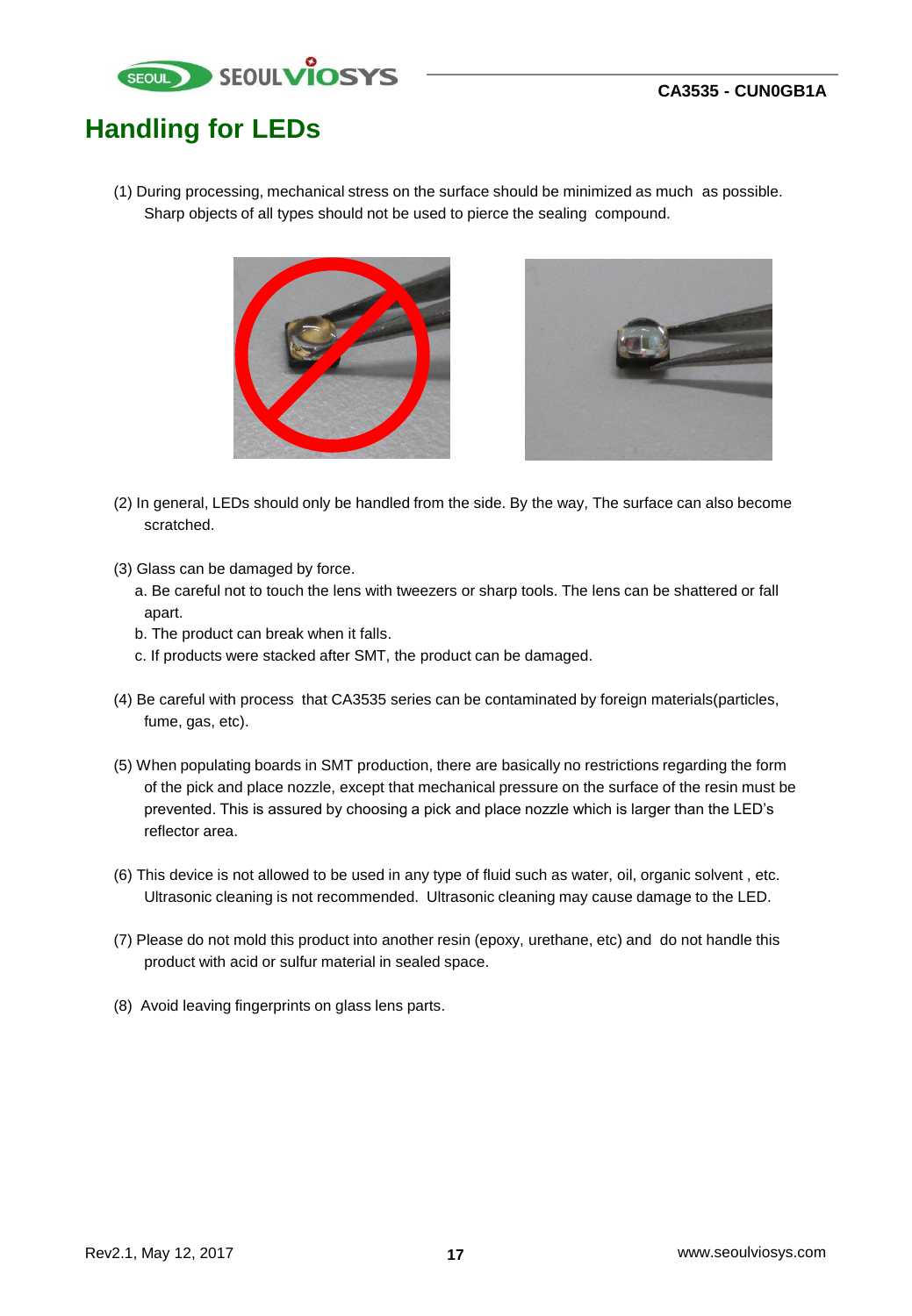![](_page_17_Picture_0.jpeg)

### **Precaution for Use**

#### (1) Storage

To avoid the moisture penetration, we recommend storing LEDs in a dry box with a desiccant . The recommended storage temperature range is 5℃ to 30℃ and a maximum humidity of RH50%.

(2) Use Precaution after Opening the Packaging

Use proper SMD techniques when the LED is to be soldered dipped as separation of the lens may affect the light output efficiency.

Pay attention to the following:

- a. Recommend conditions after opening the package
	- Sealing / Temperature : 5 ~ 30℃ Humidity : less than RH60%
- b. If the package has been opened more than 7days (MSL 3) or the color of the desiccant changes, components should be dried for 10-24hr at  $65\pm5^{\circ}$ C
- c. Baking should only be done once.

(3) Do not apply mechanical force or excess vibration during the cooling process to normal temperature after soldering.

(4) Do not rapidly cool device after soldering.

(5) Components should not be mounted on warped (non coplanar) portion of PCB.

(6) Radioactive exposure is not considered for the products listed here in.

(7) This device should not be used in any type of fluid such as water, oil, organic solvent and etc.

(8) When the LEDs are in operation the maximum current should be decided after measuring the package temperature.

(9) LEDs must be stored in a clean environment. We recommend LEDs store in nitrogen-filled container.

(10) The appearance and specifications of the product may be modified for improvement without notice.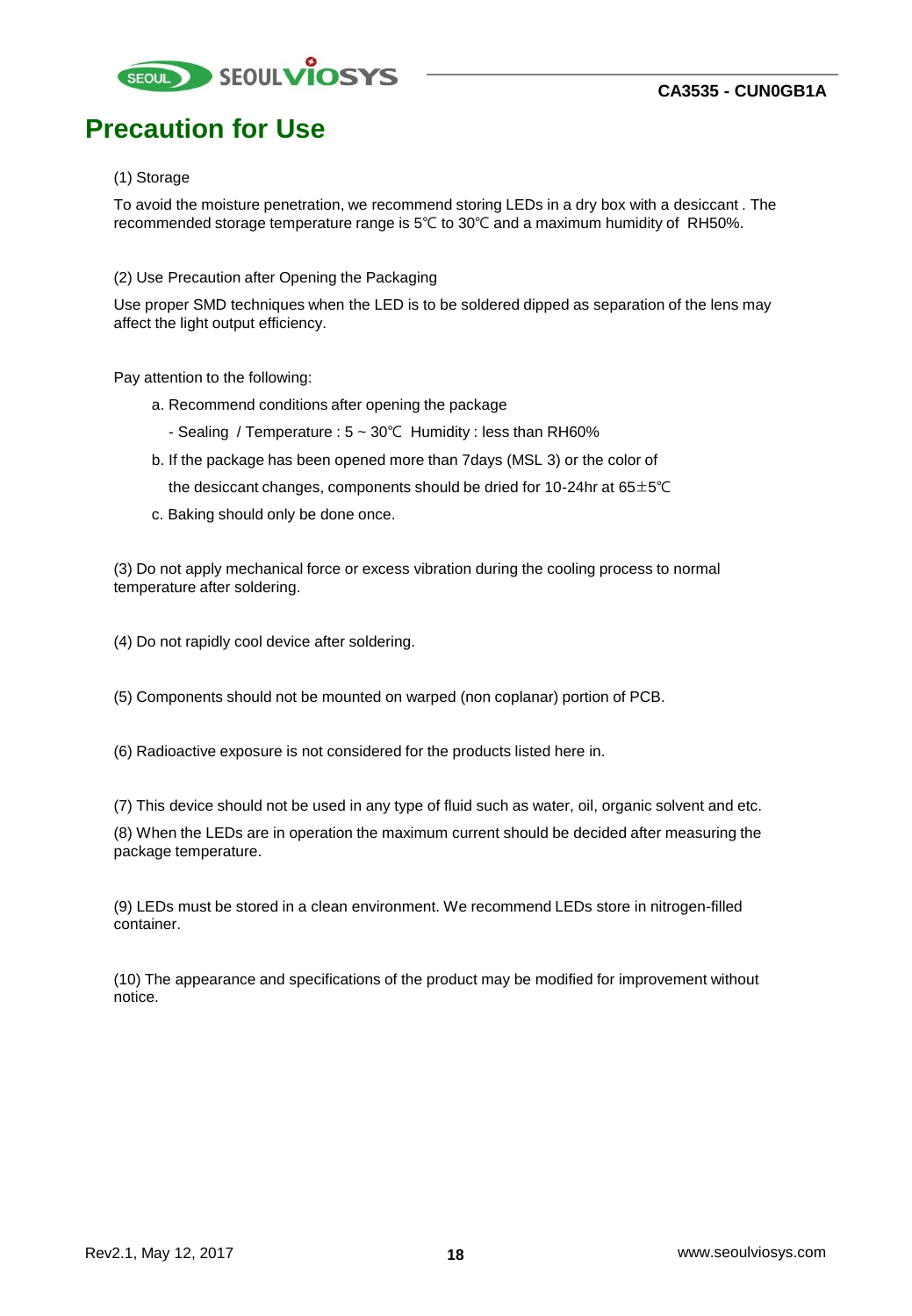![](_page_18_Picture_0.jpeg)

### **Precaution for Use**

(11) VOCs (Volatile organic compounds) emitted from materials used in the construction of fixtures ca n penetrate silicone encapsulants of LEDs and discolor when exposed to heat and photonic energy. T he result can be a significant loss of light output from the fixture. Knowledge of the properties of the m aterials selected to be used in the construction of fixtures can help prevent these issues.

(12) The slug is electrically isolated.

(13) Attaching LEDs, do not use adhesives that outgas organic vapor.

(14) The driving circuit must be designed to allow forward voltage only when it is ON or OFF. If the rev erse voltage is applied to LED, migration can be generated resulting in LED damage.

(15) LEDs are sensitive to Electro-Static Discharge (ESD) and Electrical Over Stress (EOS). Below is a list of suggestions that Seoul Viosys purposes to minimize these effects.

a. ESD (Electro Static Discharge)

Electrostatic discharge (ESD) is the defined as the release of static electricity when two objects come into contact. While most ESD events are considered harmless, it can be an expensive problem in many industrial environments during production and storage. The damage from ESD to an LEDs may cause the product to demonstrate unusual characteristics such as:

- Increase in reverse leakage current lowered turn-on voltage
- Abnormal emissions from the LED at low current

The following recommendations are suggested to help minimize the potential for an ESD event. One or more recommended work area suggestions:

- Ionizing fan setup
- ESD table/shelf mat made of conductive materials
- ESD safe storage containers

One or more personnel suggestion options:

- Antistatic wrist-strap
- Antistatic material shoes
- Antistatic clothes

Environmental controls:

- Humidity control (ESD gets worse in a dry environment)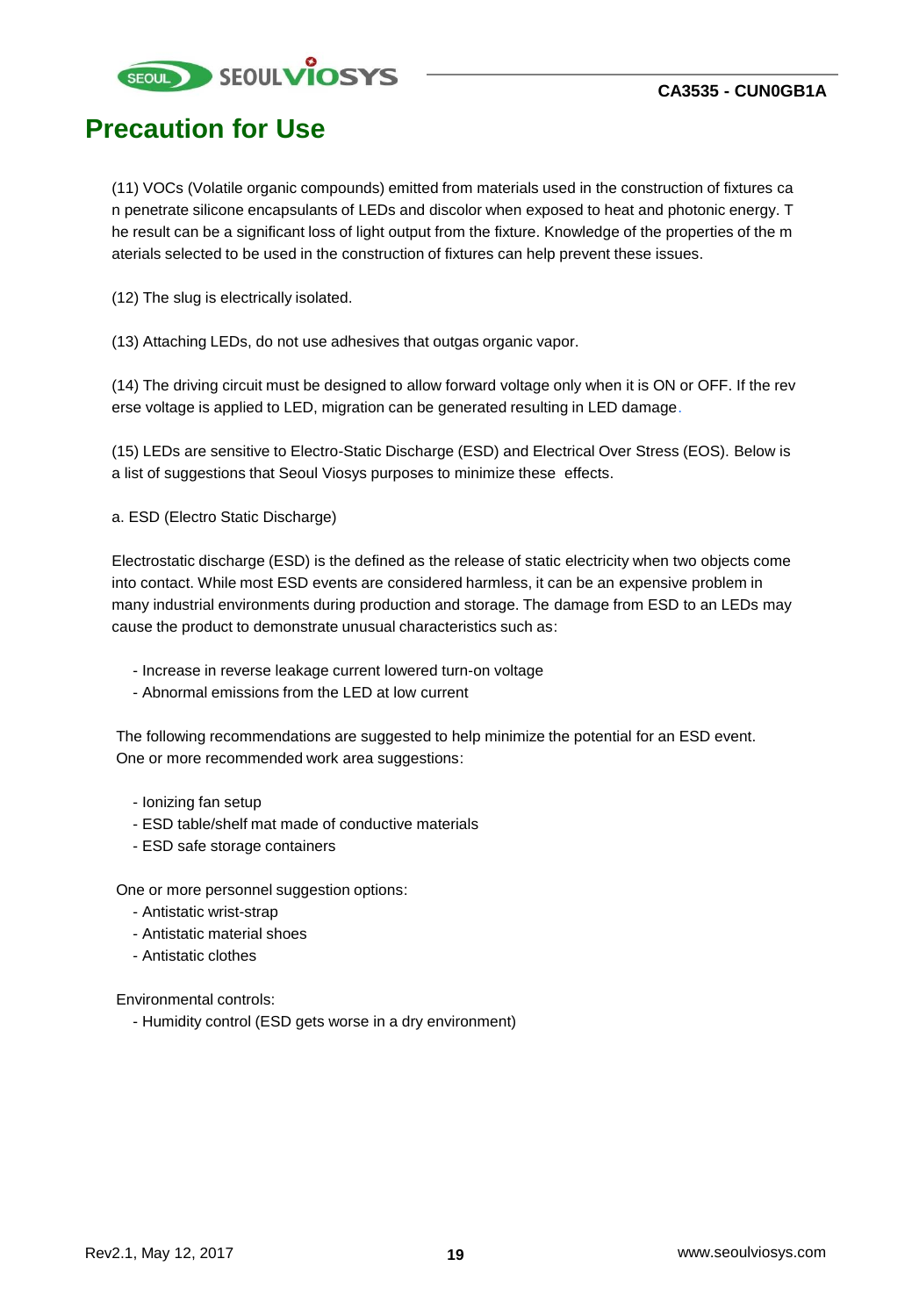![](_page_19_Picture_0.jpeg)

### **Precaution for Use**

#### b. EOS (Electrical Over Stress)

Electrical Over-Stress (EOS) is defined as damage that may occur when an electronic device is subjected to a current or voltage that is beyond the maximum specification limits of the device. The effects from an EOS event can be noticed through product performance like:

- Changes to the performance of the LED package

(If the damage is around the bond pad area and since the package is completely encapsulated the package may turn on but flicker show severe performance degradation.)

- Changes to the light output of the luminaire from component failure
- Components on the board not operating at determined drive power

Failure of performance from entire fixture due to changes in circuit voltage and current across total circuit causing trickle down failures. It is impossible to predict the failure mode of every LED exposed to electrical overstress as the failure modes have been investigated to vary, but there are some common signs that will indicate an EOS event has occurred:

- Damaged may be noticed to the bond wires (appearing similar to a blown fuse)
- Damage to the bond pads located on the emission surface of the LED package
- (shadowing can be noticed around the bond pads while viewing through a microscope) - Anomalies noticed in the encapsulation and phosphor around the bond wires.
- 
- This damage usually appears due to the thermal stress produced during the EOS event.
- c. To help minimize the damage from an EOS event Seoul Viosys recommends utilizing:
	- A surge protection circuit
	- An appropriately rated over voltage protection device
	- A current limiting device

![](_page_19_Picture_19.jpeg)